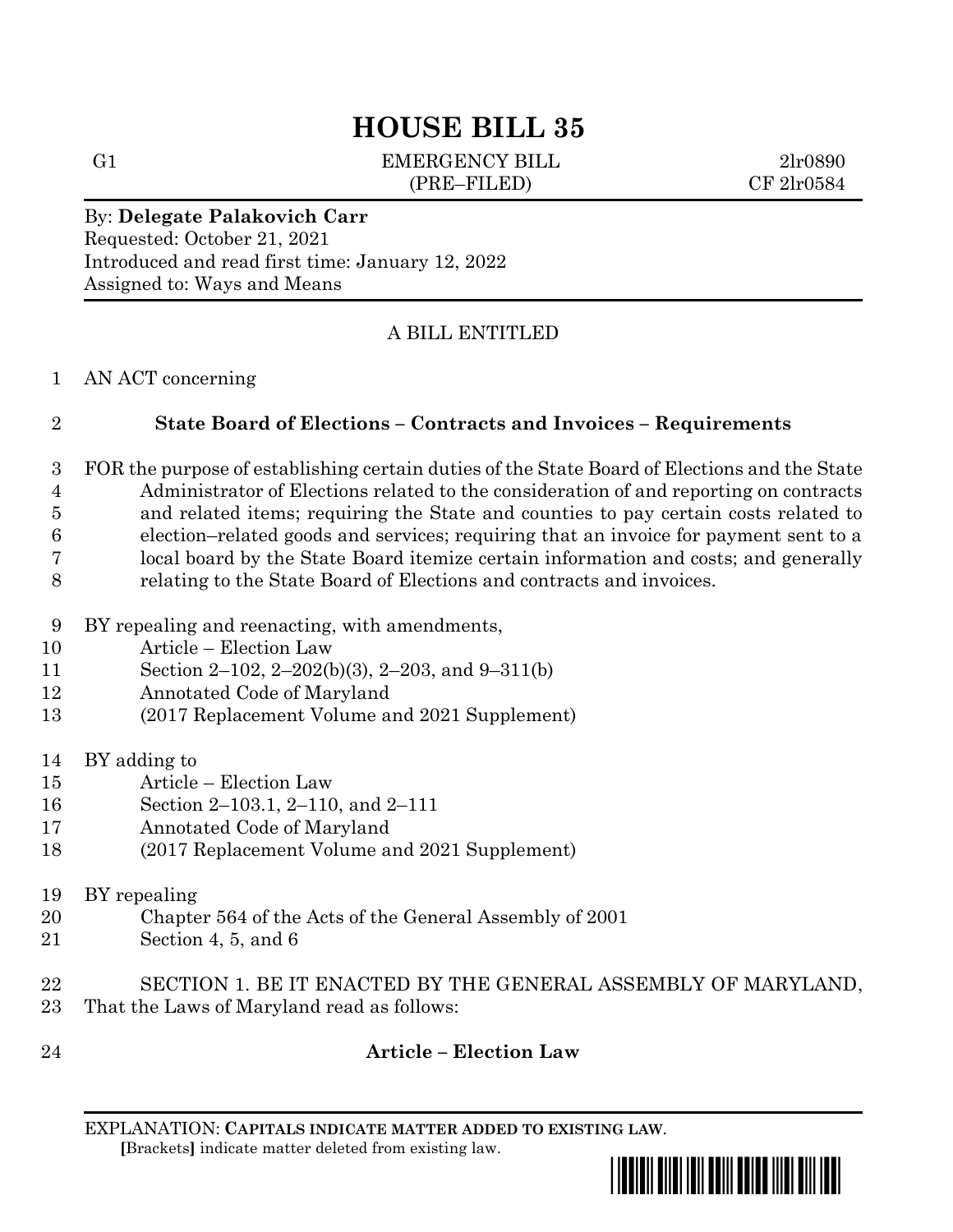| $\mathbf{1}$                          | $2 - 102.$                                                                                                                                                                                                                                                                                                                                                                                                                  |
|---------------------------------------|-----------------------------------------------------------------------------------------------------------------------------------------------------------------------------------------------------------------------------------------------------------------------------------------------------------------------------------------------------------------------------------------------------------------------------|
| $\overline{2}$<br>3<br>$\overline{4}$ | The State Board shall manage and supervise elections in the State and ensure<br>(a)<br>compliance with the requirements of this article and any applicable federal law by all<br>persons involved in the elections process.                                                                                                                                                                                                 |
| $\overline{5}$<br>6                   | In exercising its authority under this article and in order to ensure compliance<br>(b)<br>with this article and with any requirements of federal law, the State Board shall:                                                                                                                                                                                                                                               |
| 7                                     | (1)<br>supervise the conduct of elections in the State;                                                                                                                                                                                                                                                                                                                                                                     |
| 8                                     | (2)<br>direct, support, monitor, and evaluate the activities of each local board;                                                                                                                                                                                                                                                                                                                                           |
| 9                                     | have a staff sufficient to perform its functions;<br>(3)                                                                                                                                                                                                                                                                                                                                                                    |
| 10<br>11                              | (4)<br>REVIEW AND VOTE ON EACH CONTRACT WITH A VALUE OF \$50,000<br>OR MORE;                                                                                                                                                                                                                                                                                                                                                |
| 12                                    | [(4)] (5)<br>adopt regulations to implement its powers and duties;                                                                                                                                                                                                                                                                                                                                                          |
| 13<br>14<br>15<br>16<br>17            | receive, or in its discretion audit, campaign finance reports,<br>[(5)] (6)<br>account books and records kept under $\S$ 13-221 of this article, independent expenditure<br>reports filed and records kept under $\S 13-306$ of this article, electioneering communication<br>reports filed and records kept under $\S$ 13-307 of this article, and statements filed and<br>records kept under $\S$ 14–105 of this article; |
| 18<br>19                              | [(6)] (7)<br>appoint a State Administrator in accordance with $\S 2$ –103 of this<br>subtitle;                                                                                                                                                                                                                                                                                                                              |
| 20<br>21<br>22                        | [(7)] (8)<br>maximize the use of technology in election administration,<br>including the development of a plan for a comprehensive computerized elections<br>management system;                                                                                                                                                                                                                                             |
| 23                                    | [(8)] (9)<br>canvass and certify the results of elections as prescribed by law;                                                                                                                                                                                                                                                                                                                                             |
| 24<br>$25\,$<br>26<br>$27\,$          | $(9)$ (10)<br>make available to the general public, in a timely and efficient<br>manner, information on the electoral process, including a publication that includes the text<br>of this article, relevant portions of the Maryland Constitution, and information gathered<br>and maintained regarding elections;                                                                                                           |
| 28<br>29                              | (11) ENSURE THE COST-EFFECTIVE USE OF FEDERAL, STATE, AND<br>COUNTY RESOURCES IN ADMINISTERING ELECTIONS;                                                                                                                                                                                                                                                                                                                   |
| 30<br>$31\,$<br>$32\,$                | $(10)$ (12) subject to § 2–106 of this subtitle and § 13–341 of this article,<br>receive, maintain, and serve as a depository for elections documents, materials, records,<br>statistics, reports, certificates, proclamations, and other information prescribed by law or                                                                                                                                                  |

**HOUSE BILL 35**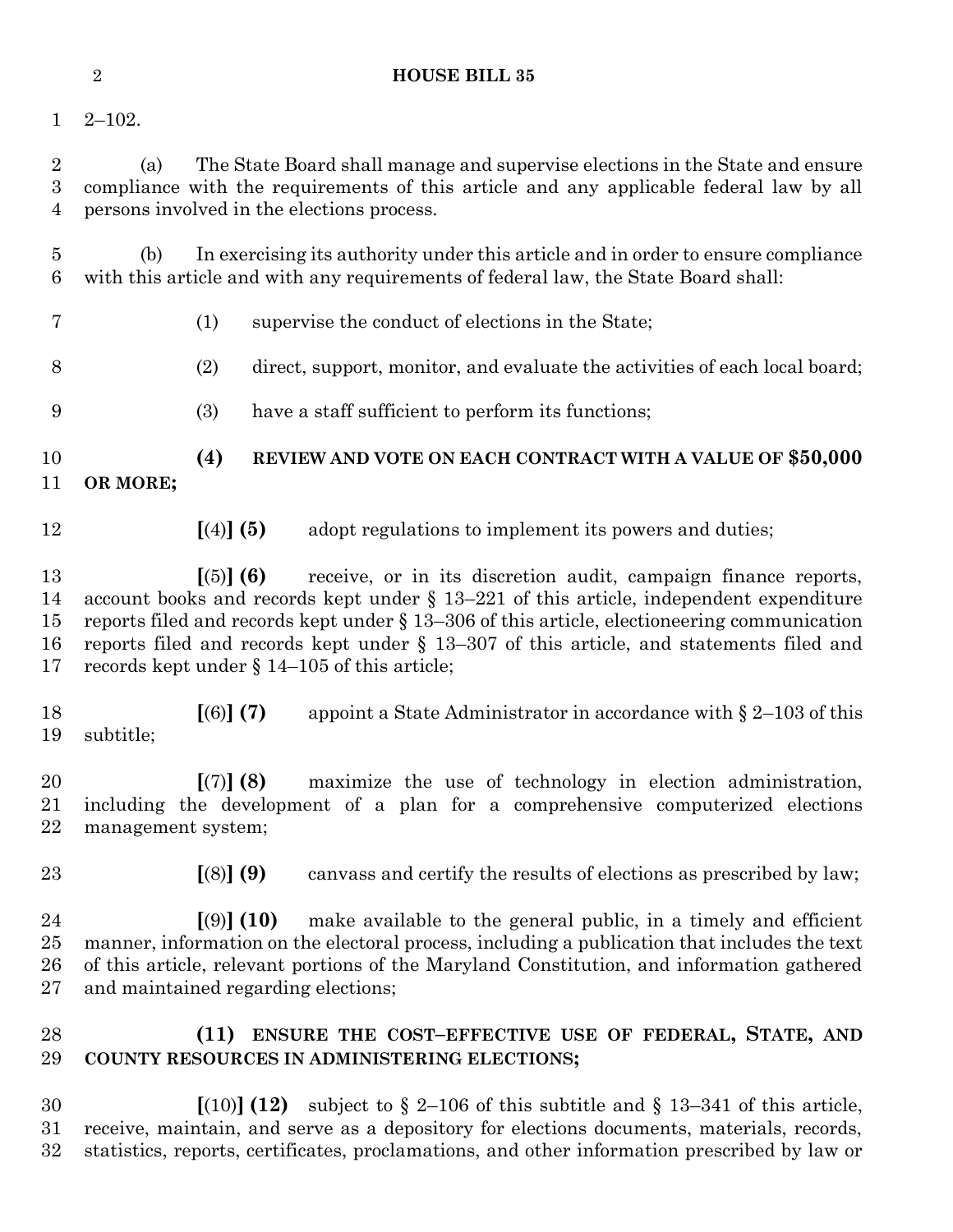| 1                               | regulation;                                                                                                                                                                                                                                                                                                                                                |
|---------------------------------|------------------------------------------------------------------------------------------------------------------------------------------------------------------------------------------------------------------------------------------------------------------------------------------------------------------------------------------------------------|
| $\overline{2}$                  | $\left[ (11) \right]$ (13) prescribe all forms required under this article; and                                                                                                                                                                                                                                                                            |
| $\boldsymbol{3}$<br>4<br>5<br>6 | $\left[\frac{12}{14}\right]$ (14) serve as the official designated office in accordance with the<br>Uniformed and Overseas Citizens Absentee Voting Act for providing information regarding<br>voter registration and absentee ballot procedures for absent uniformed services voters and<br>overseas voters with respect to elections for federal office. |
| 7<br>8<br>9                     | The powers and duties assigned to the State Board under this article shall be<br>(c)<br>exercised in accordance with an affirmative vote by a supermajority of the members of the<br>State Board.                                                                                                                                                          |
| 10                              | (d)<br>The State Board shall make publicly available on its website:<br>(1)                                                                                                                                                                                                                                                                                |
| 11                              | (i)<br>each open meeting agenda:                                                                                                                                                                                                                                                                                                                           |
| 12                              | at least 48 hours in advance of each meeting; or<br>1.                                                                                                                                                                                                                                                                                                     |
| 13<br>14<br>15                  | 2.<br>if the meeting is being held due to an emergency, a natural<br>disaster, or any other unanticipated situation, as far in advance of the meeting as<br>practicable;                                                                                                                                                                                   |
| 16<br>17                        | meeting minutes from the portions of a meeting that were held<br>(ii)<br>in open session, not more than 2 business days after the minutes are approved; and                                                                                                                                                                                                |
| 18<br>19                        | live video streaming of each portion of a meeting that is held in<br>(iii)<br>open session.                                                                                                                                                                                                                                                                |
| 20                              | (2)<br>The State Board shall maintain on its website:                                                                                                                                                                                                                                                                                                      |
| 21<br>22                        | meeting minutes made available under paragraph $(1)(ii)$ of this<br>(i)<br>subsection for a minimum of 5 years after the date of the meeting; and                                                                                                                                                                                                          |
| 23<br>24<br>25                  | a complete and unedited archived video recording of each open<br>(ii)<br>meeting for which live video streaming was made available under paragraph (1)(iii) of this<br>subsection for a minimum of 1 year after the date of the meeting.                                                                                                                   |
| 26<br>27<br>28                  | (3)<br>The Department of Information Technology shall provide to the State<br>Board the technical staff, support, and equipment necessary to stream live video of the open<br>meetings of the State Board.                                                                                                                                                 |
| 29                              | $2 - 103.1.$                                                                                                                                                                                                                                                                                                                                               |

 **(A) THE STATE ADMINISTRATOR SHALL REPORT EACH PROPOSED CONTRACT, CONTRACT RENEWAL, AND CHANGE ORDER TO THE STATE BOARD.**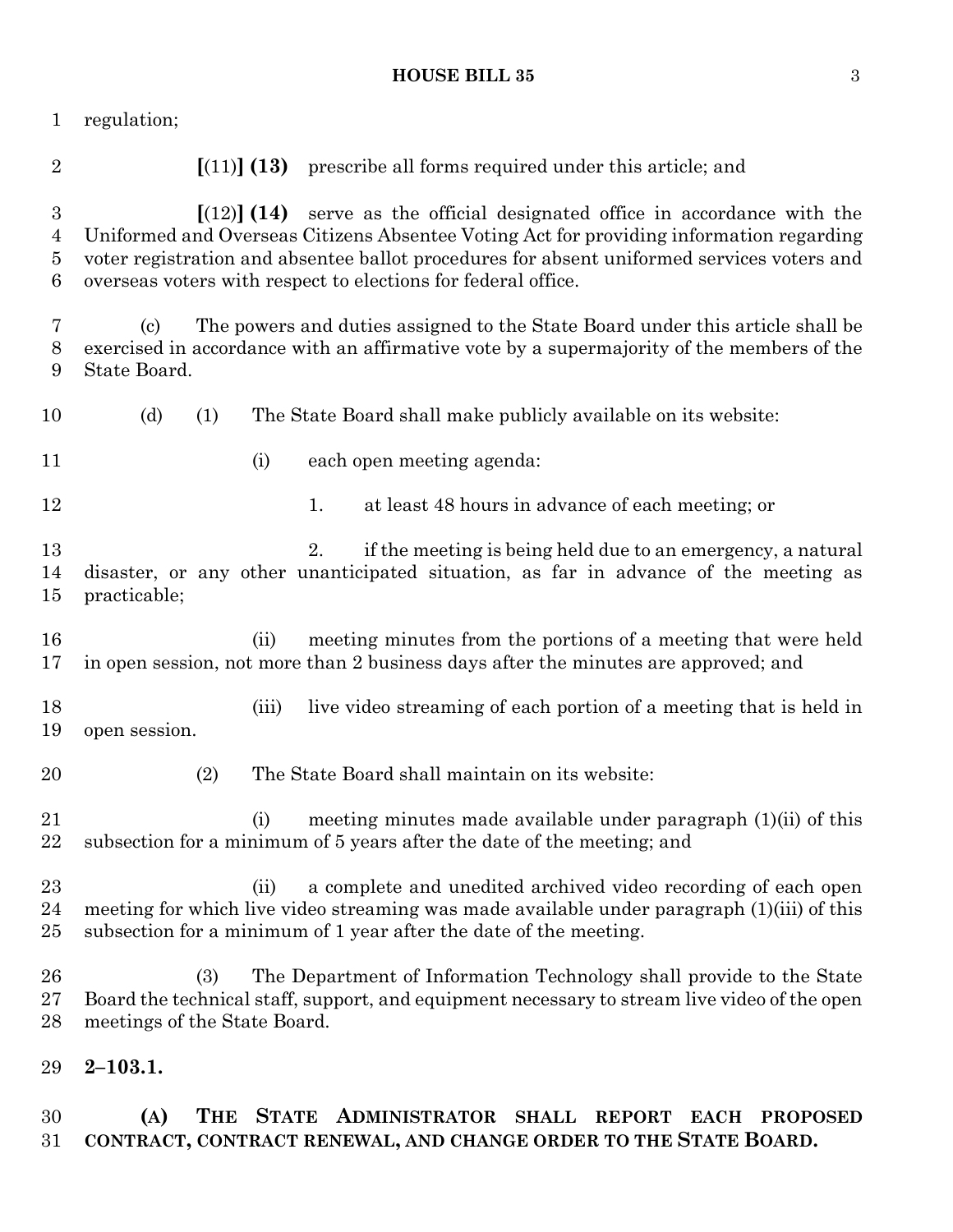**(B) THE REPORT REQUIRED UNDER SUBSECTION (A) OF THIS SECTION SHALL INCLUDE:**

 **(1) THE PURPOSE OF THE CONTRACT, CONTRACT RENEWAL, OR CHANGE ORDER;**

 **(2) HOW THE PROPOSED CONTRACT, CONTRACT RENEWAL, OR CHANGE ORDER WILL BE FUNDED;**

 **(3) THE DISTRIBUTION OF ANY FEDERAL OR STATE FUNDS RELATING TO THE PROPOSED CONTRACT, CONTRACT RENEWAL, OR CHANGE ORDER; AND** 

**(4) A LIST OF ANY SHARED COSTS WITH LOCAL BOARDS.**

 **(C) THE STATE ADMINISTRATOR MAY FINALIZE A CONTRACT, CONTRACT RENEWAL, OR CHANGE ORDER ONLY AFTER AN AFFIRMATIVE VOTE BY THE STATE BOARD.**

**2–110.**

 **A STATE BOARD REPORT TO THE BOARD OF PUBLIC WORKS ON A PROPOSED CONTRACT, CONTRACT RENEWAL, OR CHANGE ORDER:**

**(1) SHALL INCLUDE:**

 **(I) THE PURPOSE OF THE CONTRACT, CONTRACT RENEWAL, OR CHANGE ORDER;**

 **(II) HOW THE PROPOSED CONTRACT, CONTRACT RENEWAL, OR CHANGE ORDER WILL BE FUNDED;**

 **(III) THE DISTRIBUTION OF ANY FEDERAL OR STATE FUNDS RELATING TO THE PROPOSED CONTRACT, CONTRACT RENEWAL, OR CHANGE ORDER; AND** 

 **(IV) A DESCRIPTION OF ANY SHARED COSTS WITH LOCAL BOARDS; AND**

**(2) MAY NOT ITEMIZE FUNDING AS "SPECIAL FUNDS".**

**2–111.**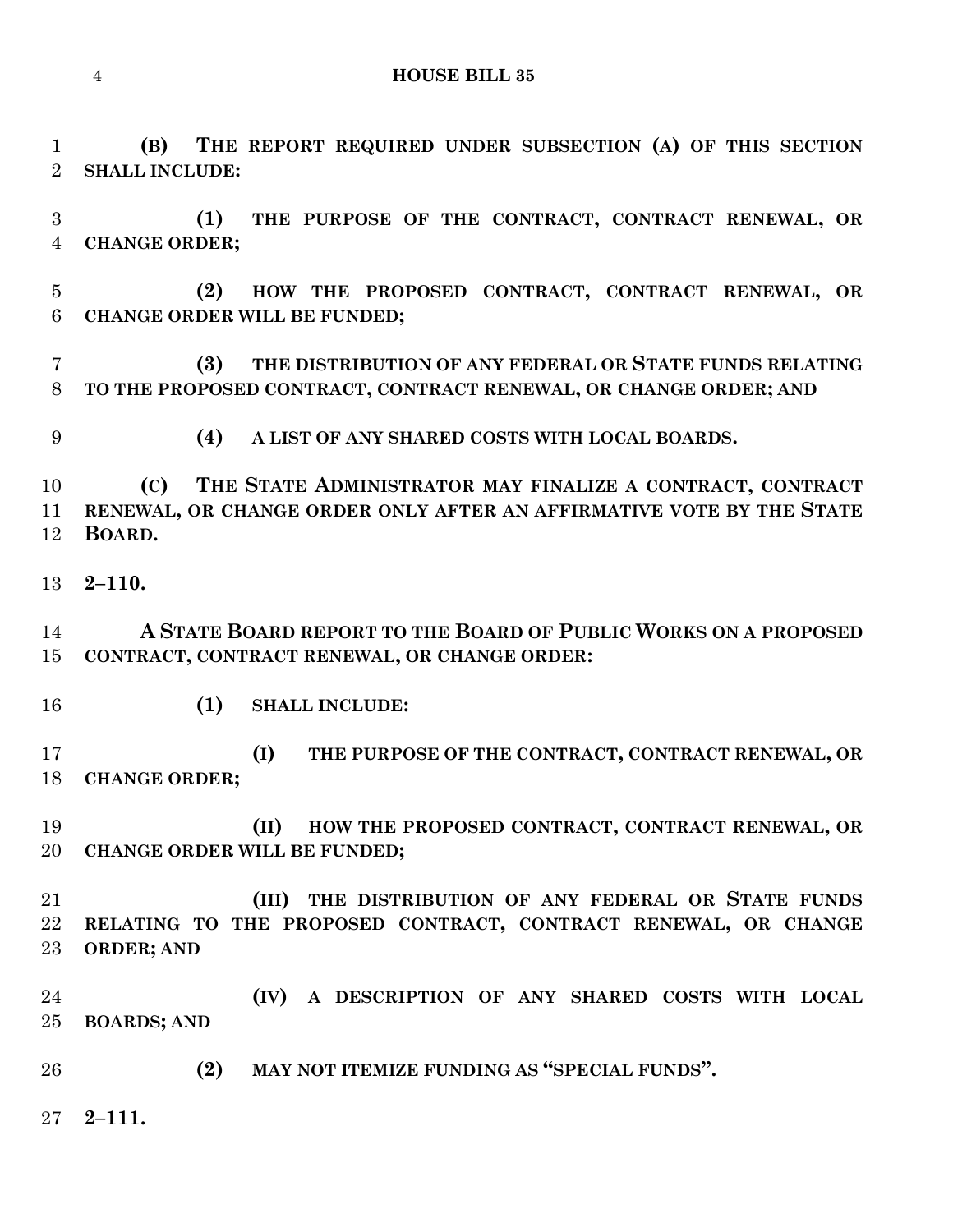**(A) (1) THE COUNTIES SHALL REIMBURSE THE STATE BOARD FOR 50% OF THE STATE'S COST OF ALL ELECTION–RELATED GOODS AND SERVICES MANDATED BY THE STATE BOARD.**

 **(2) ALL OF THE COSTS OF ANY ELECTION–RELATED GOODS AND SERVICES NOT MANDATED BY THE STATE BOARD SHALL BE PAID FOR BY COUNTY FUNDS.**

 **(B) THIS SECTION MAY NOT BE CONSTRUED TO PROHIBIT THE STATE BOARD FROM FACILITATING THE PROCUREMENT OF SUPPLIES, EQUIPMENT, OR MATERIALS AT LOCAL EXPENSE THAT IS NOT MANDATED BY THE STATE BOARD OR IN A QUANTITY OR AN AMOUNT IN EXCESS OF THAT DETERMINED NECESSARY BY THE STATE BOARD, AT THE REQUEST OF A LOCAL BOARD.**

 **(C) AN INVOICE FOR PAYMENT SENT TO A LOCAL BOARD BY THE STATE BOARD SHALL ITEMIZE THE GOODS AND SERVICES AND COST OF EACH ITEM FOR WHICH THE STATE BOARD IS REQUESTING PAYMENT.**

2–202.

 (b) Each local board, in accordance with the provisions of this article and regulations adopted by the State Board, shall:

 (3) maintain an office and be open for business as provided in this article, and**, SUBJECT TO § 2–111 OF THIS TITLE,** provide the supplies and equipment necessary for the proper and efficient conduct of voter registration and election, including:

- 
- (i) supplies and equipment required by the State Board; and
- 22 (ii) office and polling place equipment expenses;
- 2–203.

 Each county shall appropriate the funds essential for the operations of its local board to enable the local board to pay the reasonable expenses incurred by the local board to exercise the powers and perform the duties prescribed for it by law, including:

 (1) personnel expenses, such as compensation, workers' compensation, and unemployment insurance;

 (2) **SUBJECT TO § 2–111 OF THIS TITLE,** polling place operation expenses; and

 (3) **SUBJECT TO § 2–111 OF THIS TITLE,** supplies and equipment 32 required under  $\S 2-202(b)(3)$  of this subtitle.